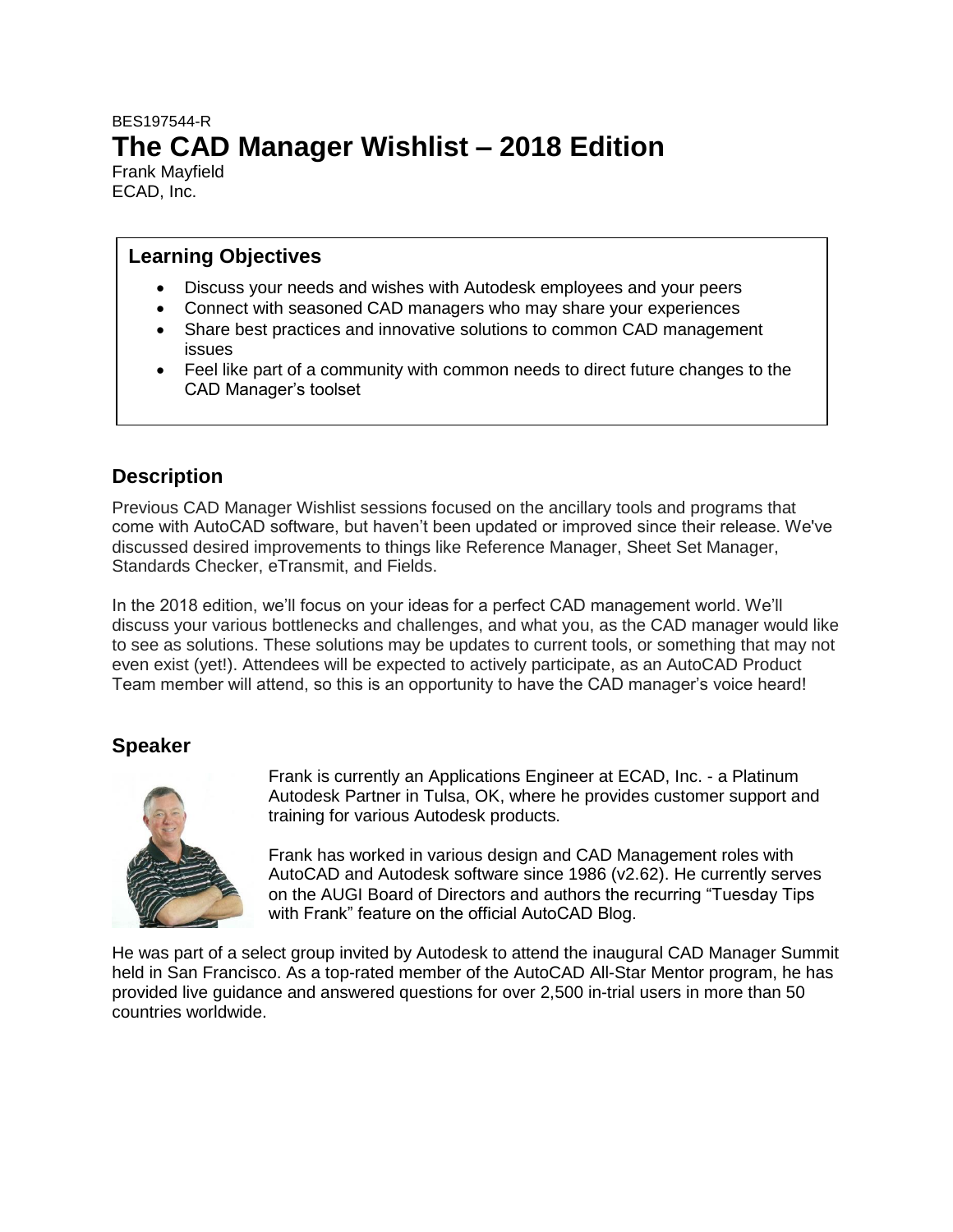### **Overview**

The CAD Manager Wishlist is now in its third year and has been presented five times.

For the last two years, the initial session filled up within days, a second session was offered, and it too filled up quickly. To all those who have attended in the past, and to all of you attending this year, I want to sincerely thank you.

Five presentations equate to seven hours of your interaction with a member of the AutoCAD product team that you probably had no opportunity to do without this session. My prior AutoCAD Guest Stars; Dania El Hassan, Karen Mason and Sean Corriel got amazing input, and took it all back to their teams to share and discuss. Even without the product rep, I know the attendees learned from their peers, and left with some new ideas on what AutoCAD could do to address the issues we CAD Managers face.

The Wishlist began as my effort to make Autodesk aware of the limitations of some of the tools that were introduced in the early years of this millennium (see the image below for a timeline). These tools have been largely ignored since they were introduced, and I knew that a modern update would significantly improve the CAD Manager's daily routine. I realized that I couldn't be the only one frustrated with this, so the Wishlist Roundtable was born. Given the response, I was right.



*FIGURE 1: A TIMELINE OF AUTOCAD'S CAD MANAGER TOOLS*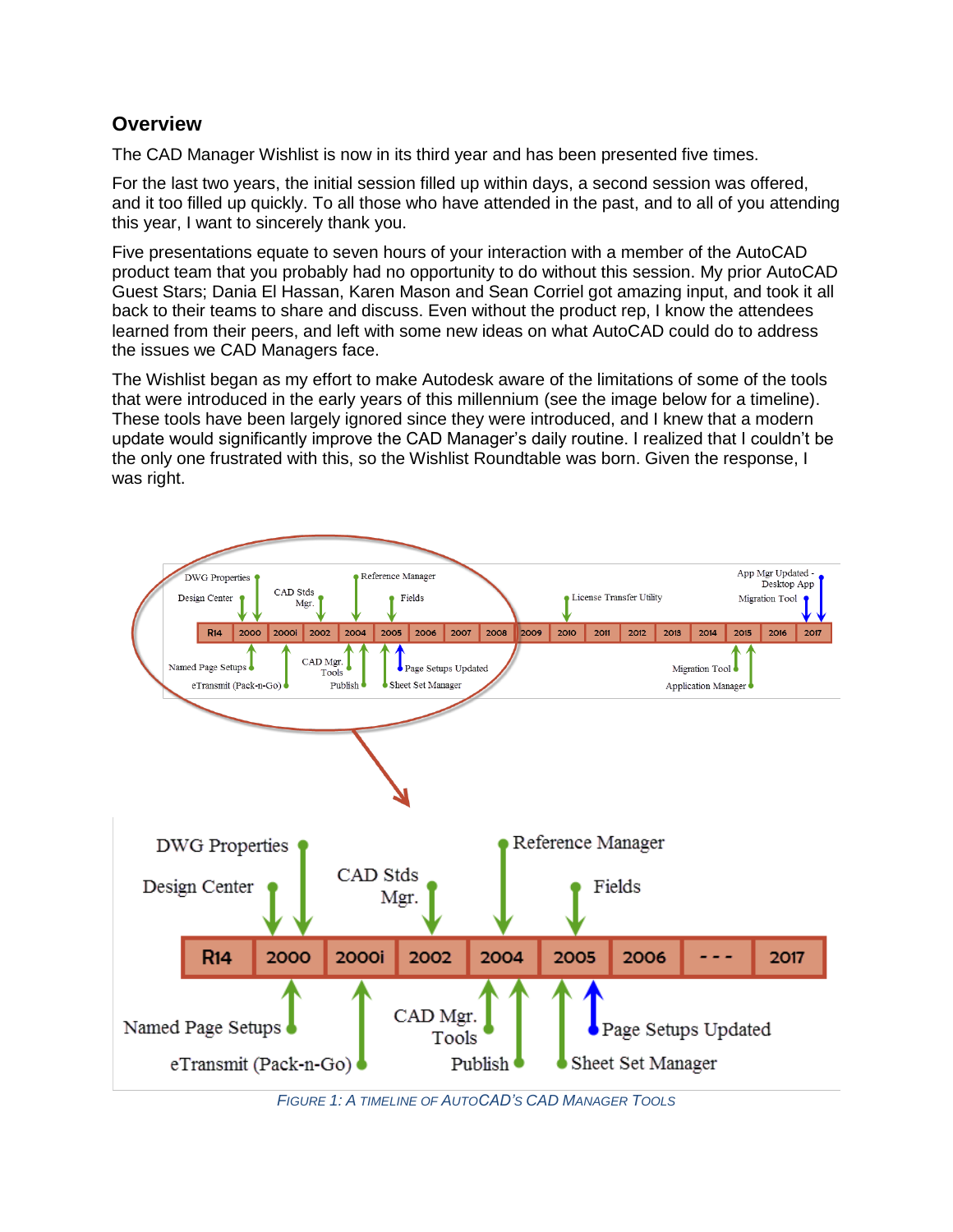## **Looking Back**

Previous roundtables focused on these old tools, and what would improve them. In no particular order (and not fully inclusive) we discussed the following:

- Standards Checker
- eTransmit
- Reference Manager
- Fields
- Page Setups
- Sheet Set Manager
- PDF Import
- Publish
- Design Center



What did we learn? Well, not surprisingly most everyone dislikes the dated interfaces, which probably state of the art on Windows 98. Some features aren't used as much as I thought, so their discussion time got restricted. One of which is Sheet Set Manager. Only a few in each session even used it, which was disappointing to me, as it was one of my hot button topics.

Our fellow CAD Managers said eTransmit could do more, such as an option to publish directly to cloud services, along with things like improving its Bind Xrefs function to provide feedback.

Fields could add Lisp expressions (or function calls) and not just offer DIESEL. PDF Import could be better with batch functionality. Page Setups would benefit by being a project-based setting, instead of living in drawings.

Reference Manager, while extremely powerful, is also extremely dangerous, and nearly every attendee agreed that the clunky interface made it more difficult to use than it should be.

Then there's Standards Checker. We consistently found that its use was abandoned after having been implemented. Why? Mainly because it's obtrusive, and users hate it. And again, it doesn't do enough. It only checks four things (which makes sense, since that's all it *could* check when it was introduced back in 2002). And, while it does have a batch function, there is no actual functionality. Run it, and all you get a report.

All these discussions were great, and while I was at first concerned about the format expanding to 90 minutes last year, we actually found ourselves running out of time. Most everyone was like me, in that they could talk about these topics all day. Personally, I enjoyed the interest from our AutoCAD product team member. They genuinely wanted our opinions, and I believe they were shocked to hear some things they had never thought of.